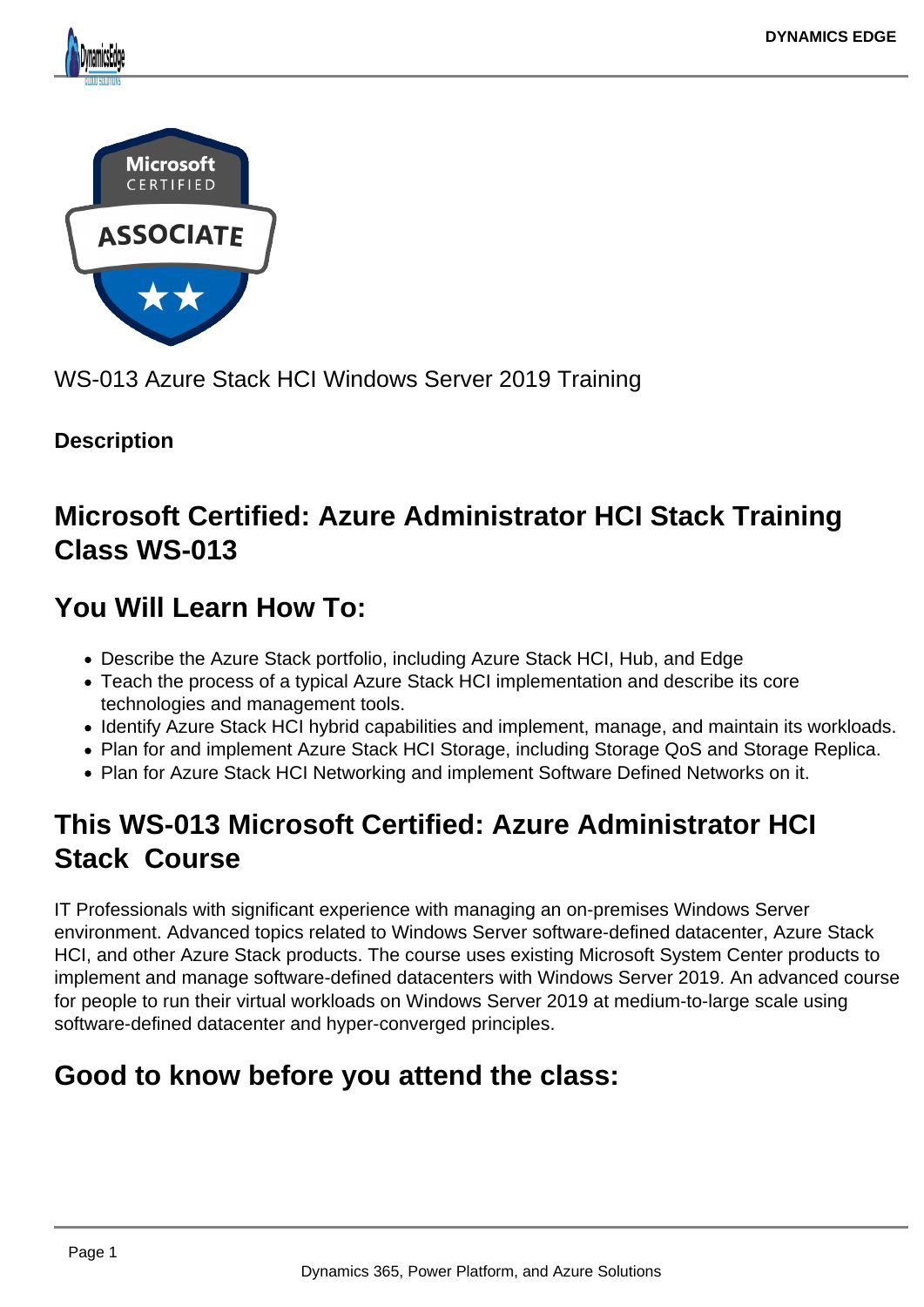

IT professionals who manage on-premises Windows Server environments and use Azure to manage server workloads and run their virtual workloads on Windows Server 2019. Microsoft System Center products to implement and manage software-defined datacenters with Windows Server 2019.

## **Good to know before you attend the class:**

- Intermediate experience with managing Windows Server operating systems and Windows Server virtualized workloads in on-premises scenarios
- And, with common Windows Server management tools (implied by the first prerequisite)
- Intermediate knowledge of core Microsoft compute, storage, networking, and virtualization technologies
- And, of Windows Server–based compute and storage high-availability technologies
- Basic experience with implementing and managing Infrastructure as a service (IaaS) services in Microsoft Azure
- Basic knowledge of Azure Active Directory (Azure AD)
- Intermediate knowledge of Microsoft virtualization security-related technologies
- Intermediate knowledge of PowerShell scripting and PowerShell Desired State Configuration (DSC)

# **Course outline**

## **Module 1: Introducing Azure Stack HCI**

This module describes the basic characteristics of Azure Stack HCI, along with its peer offerings that are part of the Azure stack portfolio, including Azure Stack Hub and Edge.

#### **Lessons**

Overview;

- Technologies
- Management tools
- And also, hybrid capabilities

After completing this module, students will be able to:

- Describe basic capabilities and use cases of the Microsoft Azure Stack portfolio.
- Identify the core components of the Azure Stack HCI architecture.
- Identify common management tools used to deploy and manage a hyperconverged infrastructure.
- Describe the purpose and capabilities of Azure Arc.
- Identify Azure infrastructure services that you can integrate into your on-premises environment.
- Configure cloud witness as the quorum witness type.
- Describe how to establish a Point-to-Site VPN to an Azure virtual network with Azure Network Adapter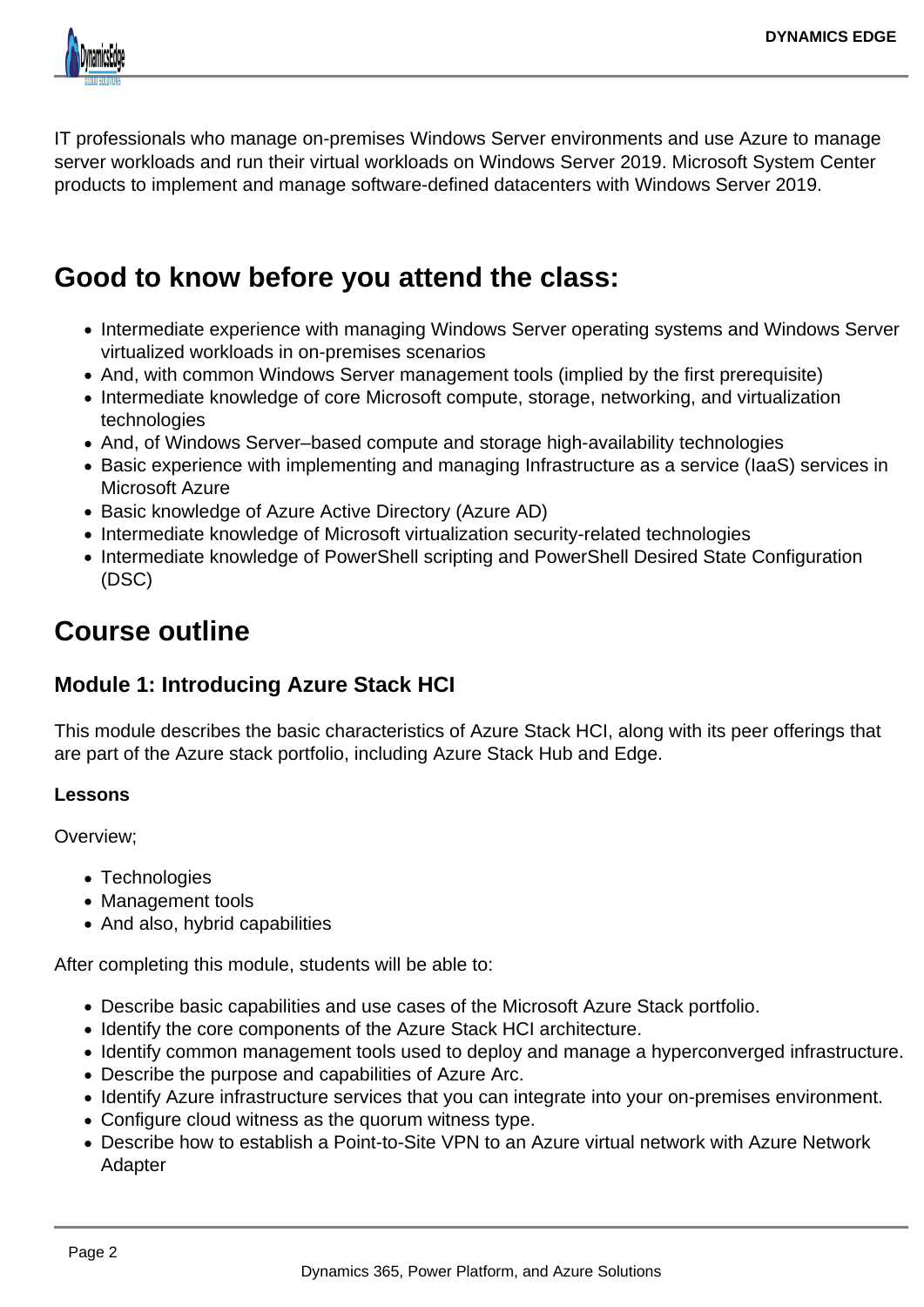

- Describe the characteristics and use cases for Azure File Sync and Azure Monitor.
- Explain now to maintain business continuity, using Azure Backup and Azure Site Recovery.
- Describe Azure Update Management use cases and architecture.
- Describe the high level process for provisioning an Azure Stack HCI implementation.

## **Module 2: Operating and maintaining Azure Stack HCI**

This module describes how to implement, manage, and maintain workloads on Azure Stack HCI. As described in the first module, it is designed to optimize performance, resiliency, and scalability of specific types of workloads. Implementing these workloads follows the initial configuration, which involves provisioning virtualized storage and networking layers on top of the hardware approved by Microsoft that is running the Windows Server 2019 operating system. This module provides an overview of different Azure services and Windows Server functionality that can be used to manage and maintain those workloads, leveraging integration of Windows Server 2019 with Azure.

#### **Lessons**

- Implementing and managing workloads
- Maintaining Azure Stack HCI

#### **Lab : Lab B: Using Windows Admin Center in hybrid scenarios**

- Integrating hyperconverged infrastructure with Azure services
- Reviewing Azure integration functionality
- Managing updates to hyperconverged infrastructure

After completing this module, students will be able to:

- Implement shared clustering with shared disks.
- Describe components required to deploy shielded VMs.
- Implement Virtual Desktop Infrastructure (VDI) workloads.
- Host container-based deployments
- Create a Point-to-Site (P2S) VPN connection to an Azure virtual network, with Azure Network Adapter.
- Describe Azure File Sync architecture.
- Implement Azure File Sync to replicate files between on-premises and an Azure file share.
- Manage Azure Stack HCI workloads with Azure Arc.

## **Module 3: Planning for and implementing Azure Stack HCI storage**

This module describes how to plan for and implement Azure Stack HCI Storage. The module covers the core HCI storage technologies in detail and includes specific coverage of Storage QoS and Storage Replica. The module describes the process of planning, implementation and management of storage.

#### **Lessons**

- Overview of core technologies
- Planning for Storage Spaces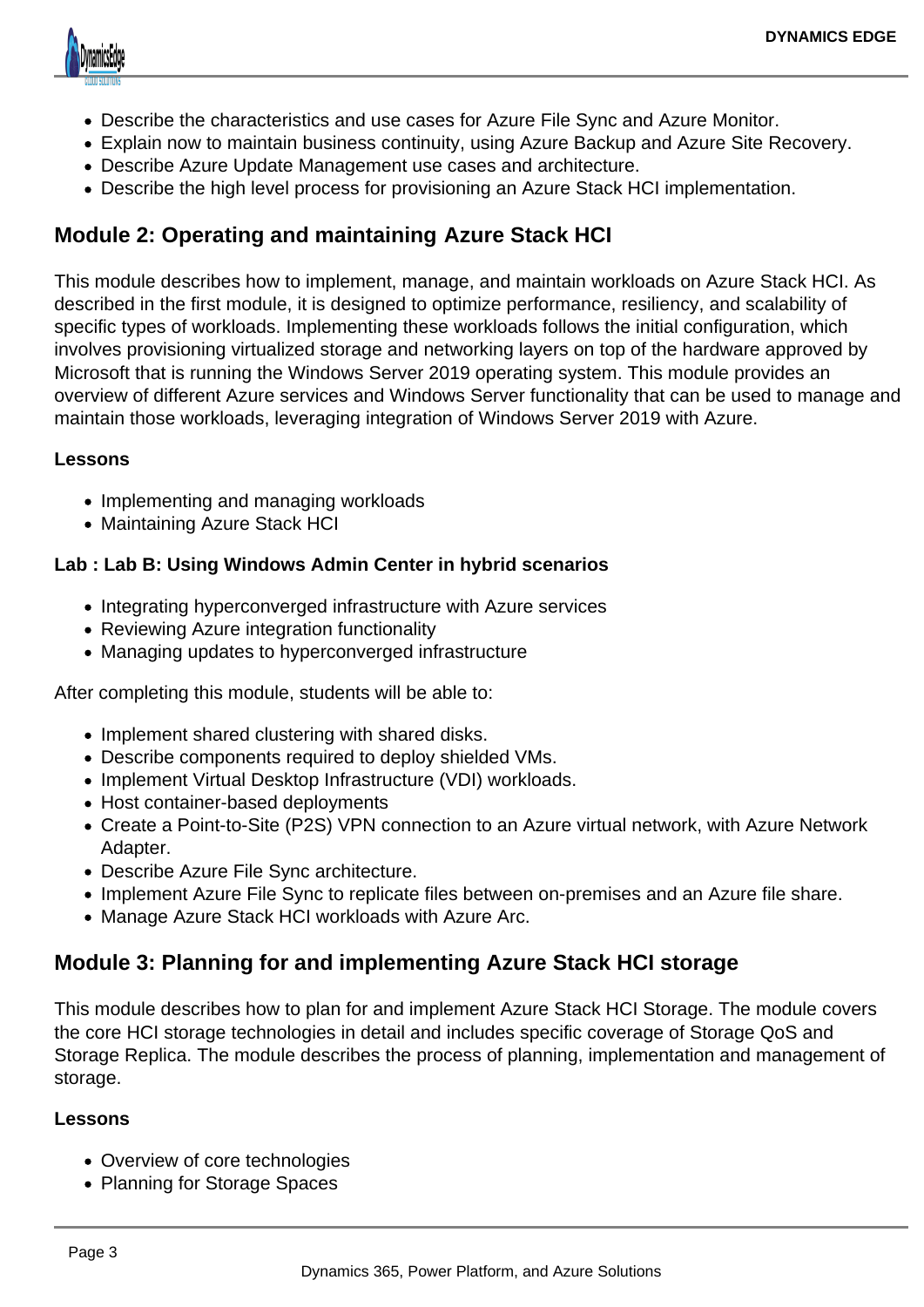

- Implementing a Storage Spaces Direct-based hyper-converged infrastructure
- Managing Storage Spaces
- Planning for and implementing Storage QoS
- Planning for and implementing Storage Replica

#### **Lab : Implementing a Storage Spaces Direct cluster**

- Implementing an Storage Spaced Direct cluster by using Windows PowerShell
- Managing of a Storage Spaces Direct cluster by using Windows Admin Center and Windows **PowerShell**
- Monitoring and managing resiliency of a Storage Spaces Direct cluster
- Managing Storage Spaces Direct cluster tiers
- Identifying and analyzing metadata of a Storage Spaces Direct cluster (optional)

After completing this module, students will be able to:

- Describe Azure Stack HCI storage core technologies.
- Plan for Storage Spaces.
- Implement Storage Spaces Direct-based Hyper-Converged Infrastructure.
- Manage Storage Spaces.
- Plan for and implement Storage QoS.
- Plan for and implement Storage Replica.

#### **Module 4: Planning for and implementing Azure Stack HCI networking**

This module describes how to plan for and implement Software Defined Networking in Azure Stack HCI. The module focuses on the technology and its basic functionality, with emphasis on Windows Admin Center as the primary SDN management tool. The module also covers in more detail four specific components of SDN; Switch Embedded Teaming (SET), Software Load Balancing (SLB), Datacenter Firewall, and RAS Gateways.

#### **Lessons**

- Overview core networking technologies
- Overview of network virtualization and Software-Defined Networking
- Planning for and implementing Switch Embedded Teaming
- Datacenter Firewall
- Software Load Balancing
- And also, RAS Gateways

#### **Lab : Lab A: Deploying Software-Defined Networking**

- Deploying Software-Defined Networking by using PowerShell
- Managing virtual networks by using Windows Admin Center and PowerShell
- Implementing SDN Access Control List by using Windows Admin Center
- Implementing SDN Software Load Balancing by using Windos Admin Center and Windows **PowerShell**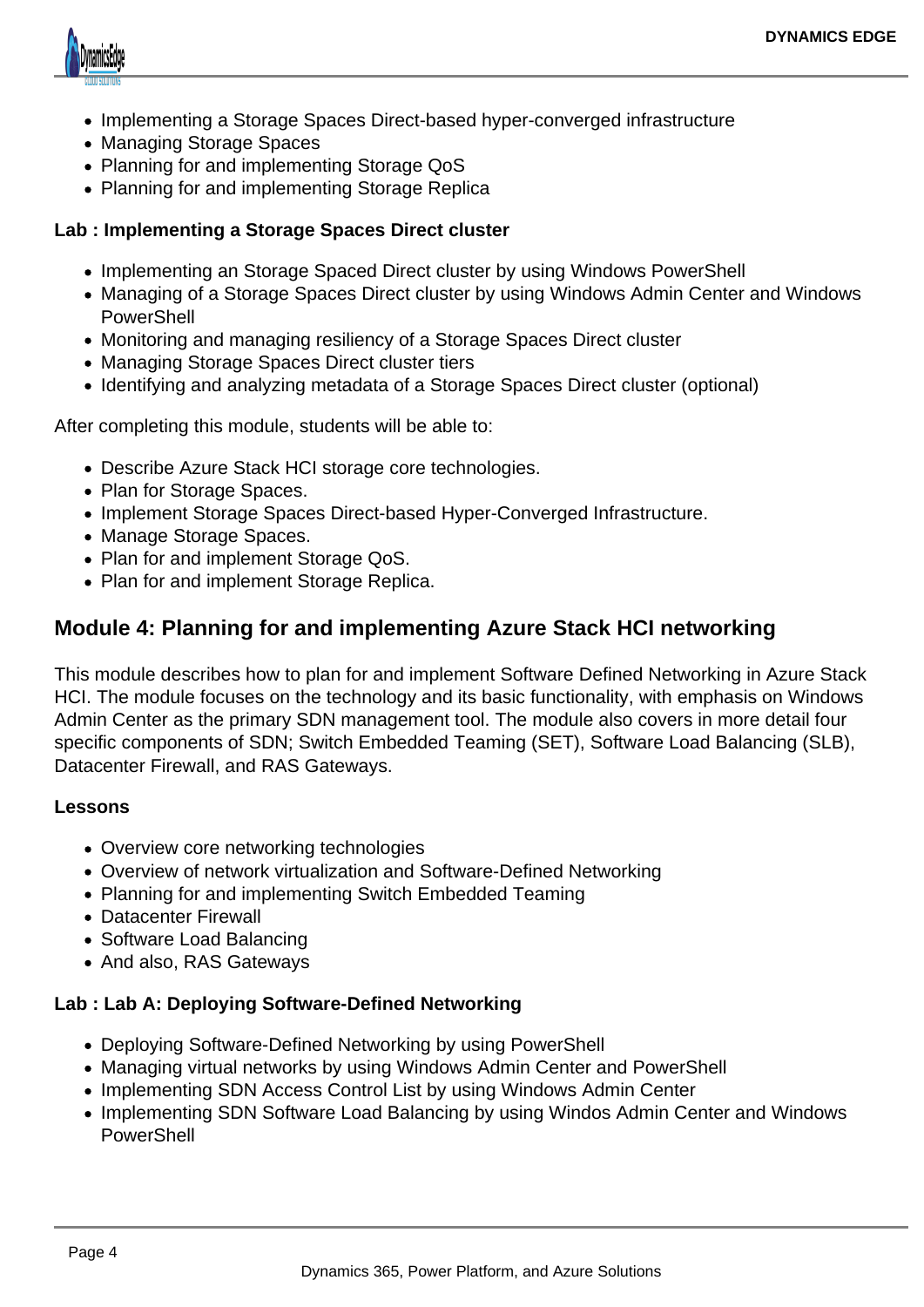After completing this module, students will be able to:

- Describe the core Software-Defined Networking (SDN) components.
- Distinguish between software-only and hardware-only features
- Describe the use case for Simplified SMB Multichannel and Multi-NIC Cluster Networks.
- Network virtualization in the context of.
- And, the process of deploying SDN.
- Plan for and implement SET.
- Describe SLB functionality and infrastructure and implement SLB.
- Implement and configure Datacenter Firewall.
- Implement, configure, and troubleshoot RAS Gateway.

#### Related Courses:

[AZ-800 Administering Windows Server Hybrid Core Infrastructure](https://www.dynamicsedge.com/product/administering-windows-server-hybrid-core-infrastructure-az-800/)

[AZ-801 Configuring Windows Server Hybrid Advanced Services](https://www.dynamicsedge.com/product/configuring-windows-server-hybrid-advanced-services-az-801/)

[WS-012 Windows Server 2019 Hybrid and Azure IaaS](https://www.dynamicsedge.com/product/windows-server-2019-hybrid-and-azure-iaas-course-ws-012/)

[WS-050 Migrating Application Workloads to Azure](https://www.dynamicsedge.com/product/ws-050-migrating-application-workloads-to-azure/)

Related Certifications:

[Microsoft Azure Training and Certifications](https://query.prod.cms.rt.microsoft.com/cms/api/am/binary/RE4J5ea)

[Microsoft Certified: Windows Server Hybrid Administrator Associate](https://docs.microsoft.com/en-us/learn/certifications/windows-server-hybrid-administrator/)

[Learning Paths](https://docs.microsoft.com/en-us/learn/paths/deploy-manage-identity-infrastructure/)

[Microsoft Certified: Azure Administrator Associate](https://docs.microsoft.com/en-us/learn/certifications/azure-administrator/)

**[Prerequisites](https://docs.microsoft.com/en-us/learn/paths/az-104-administrator-prerequisites/)** 

[Contact Us](https://staging-dynamicsedgeseo.kinsta.cloud/contact) or Live Chat if you have questions or concerns about Microsoft Azure Architect Technologies Course. PRODUCT TYPE

• simple

PRODUCT CAT

Azure Administration